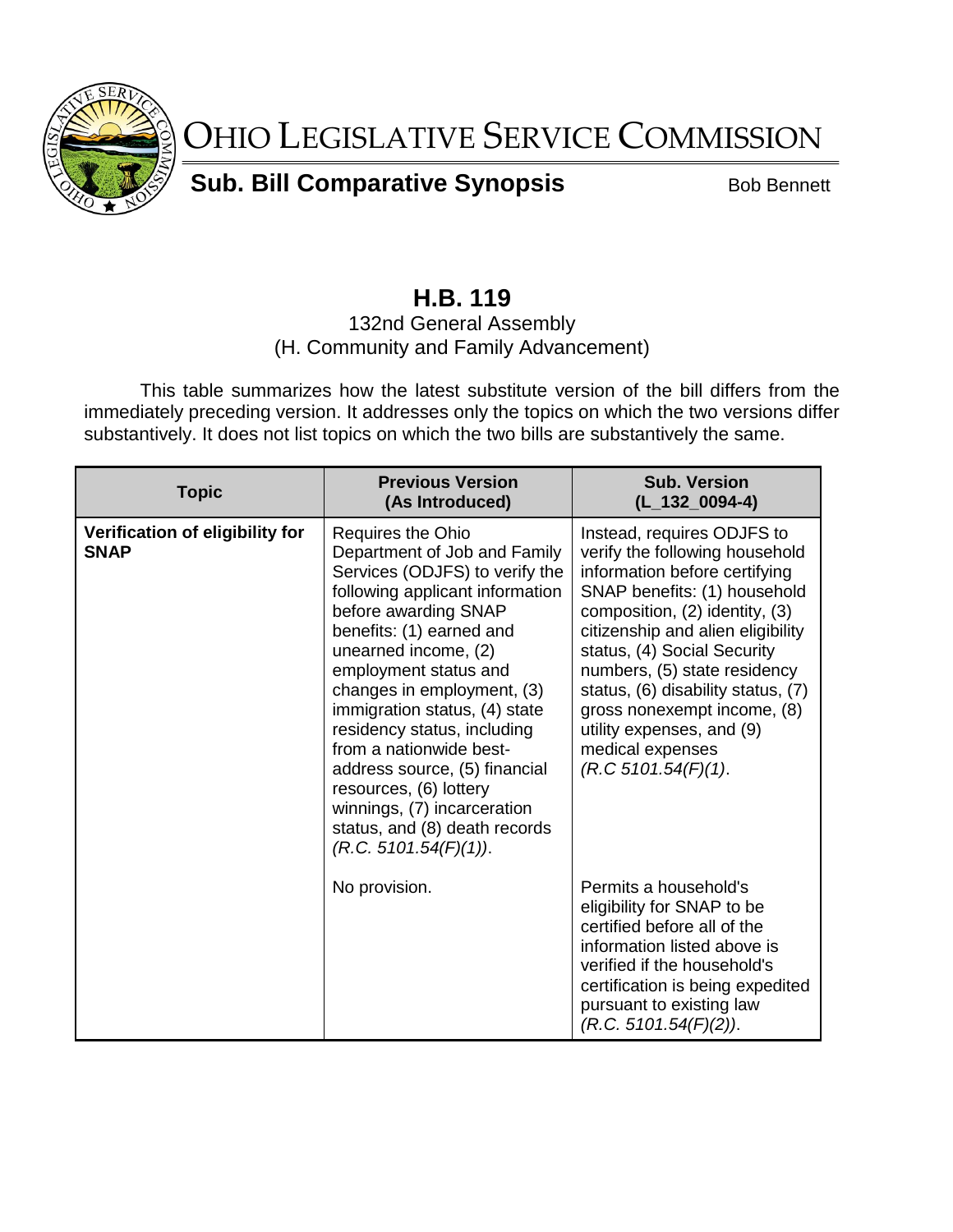| <b>Topic</b>                                                                                             | <b>Previous Version</b><br>(As Introduced)                                                                                                                                                                               | <b>Sub. Version</b><br>$(L_132_0094-4)$                                                                                                                                                                                                                                                                                                                                                                                                                                                                                                                                |
|----------------------------------------------------------------------------------------------------------|--------------------------------------------------------------------------------------------------------------------------------------------------------------------------------------------------------------------------|------------------------------------------------------------------------------------------------------------------------------------------------------------------------------------------------------------------------------------------------------------------------------------------------------------------------------------------------------------------------------------------------------------------------------------------------------------------------------------------------------------------------------------------------------------------------|
| No limit on expedited<br>certifications                                                                  | No provision.                                                                                                                                                                                                            | Specifies that there is no limit<br>on the number of times a<br>household may receive<br>expedited certification of<br>eligibility for SNAP pursuant to<br>existing law if, before each<br>expedited certification, either<br>of the following applies: (1) all<br>of the information that the bill<br>requires to be verified was<br>verified for the household at<br>the last expedited certification<br>or (2) the household's<br>eligibility was certified under<br>normal processing standards<br>since the last expedited<br>certification $(R.C. 5101.54(B))$ . |
| Savings from contracts to<br>provide SNAP eligibility<br>information                                     | Requires that any contract<br>entered into with an<br>independent vendor to provide<br>the above information must<br>save more annually than the<br>contract's annual cost to the<br>state (R.C. 5101.54(F)(4)(b)).      | No provision.                                                                                                                                                                                                                                                                                                                                                                                                                                                                                                                                                          |
| <b>SNAP applicant identity</b><br>verification<br>(R.C. 5101.54(F)(3))                                   | Requires ODJFS, as part of<br>the SNAP application process,<br>to require applicants to<br>complete an identity<br>authentication process<br>including a knowledge-based<br>quiz of personal and financial<br>questions. | Instead, requires ODJFS to<br>require an applicant or person<br>acting on the applicant's<br>behalf to verify the identity of<br>members of the applicant<br>household.                                                                                                                                                                                                                                                                                                                                                                                                |
| <b>Federal SNAP regulations</b>                                                                          | No provision.                                                                                                                                                                                                            | Specifies, with regard to<br><b>ODJFS's initial applicant</b><br>identity verification and<br>quarterly review, that<br><b>ODJFS's actions must be</b><br>consistent with federal<br>regulations<br>$(R.C. 5101.54(F)(2)$ and (3)).                                                                                                                                                                                                                                                                                                                                    |
| <b>ODJFS actions when</b><br>changes in household<br>circumstances may affect<br><b>SNAP eligibility</b> | Specifies actions ODJFS must<br>take if it receives information<br>that indicates a change in<br>circumstances that may affect<br>eligibility (R.C. 5101.54(G)<br>and $(H)$ ).                                           | Instead, specifies that ODJFS<br>must take action in<br>accordance with federal<br>regulations, including verifying<br>unclear information, providing<br>prior written notice of a<br>change or adverse action, and                                                                                                                                                                                                                                                                                                                                                    |